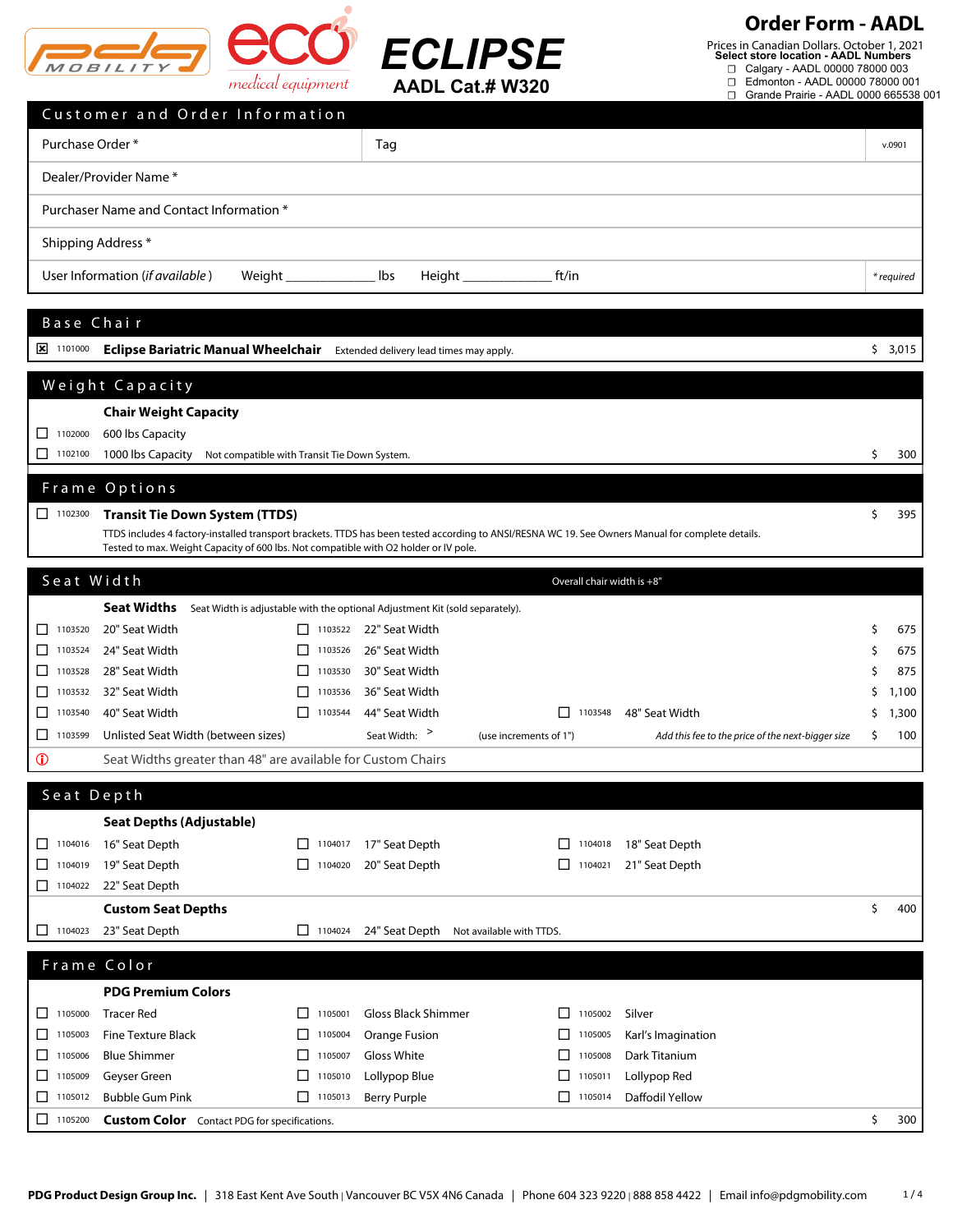

*ECLIPSE*

## **Order Form - AADL**

Prices in Canadian Dollars. October 1, 2021

| Armrests                                                                 |                                                                                                                          |                                                                                                                                                                              |    |     |  |  |
|--------------------------------------------------------------------------|--------------------------------------------------------------------------------------------------------------------------|------------------------------------------------------------------------------------------------------------------------------------------------------------------------------|----|-----|--|--|
| 1106000                                                                  | <b>No Armrests</b>                                                                                                       |                                                                                                                                                                              |    |     |  |  |
|                                                                          | <b>Dual Post Height Adjustable Armrests</b>                                                                              |                                                                                                                                                                              | \$ | 295 |  |  |
| $\Box$ 1106214                                                           | 1106216 12"-16"<br>$10" - 14"$                                                                                           |                                                                                                                                                                              |    |     |  |  |
| $\Box$ 1106200                                                           | Dual Post Fixed Height Armrests (12")                                                                                    |                                                                                                                                                                              |    |     |  |  |
|                                                                          | Armrest Height If provided, Armrests will be set to this height by PDG. If left blank, the default setting will be used. |                                                                                                                                                                              |    |     |  |  |
|                                                                          | Seat Pan to top of Armrest:<br>10"                                                                                       | Does not include height of Armpad                                                                                                                                            |    |     |  |  |
|                                                                          |                                                                                                                          |                                                                                                                                                                              |    |     |  |  |
| Armpads                                                                  |                                                                                                                          |                                                                                                                                                                              |    |     |  |  |
|                                                                          | <b>Regular Armpads</b>                                                                                                   |                                                                                                                                                                              |    |     |  |  |
| $\Box$ 1107100                                                           | Desk Length - 2" x 10"                                                                                                   | □ 1107101 Full Length - 2" x 14"                                                                                                                                             |    |     |  |  |
|                                                                          | Wide Armpads May interfere with wheels in some tilt configurations.                                                      |                                                                                                                                                                              | \$ | 200 |  |  |
| $\Box$ 1107110                                                           | Desk Length - 3" x 10"                                                                                                   | □ 1107111 Full Length - 3" x 12"                                                                                                                                             |    |     |  |  |
|                                                                          | Gel Armpads May interfere with wheels in some tilt configurations.                                                       |                                                                                                                                                                              | \$ | 135 |  |  |
| $\begin{array}{ c c c c c } \hline \quad & 1107120 \\\hline \end{array}$ | Full Length - 2" x 12"                                                                                                   | □ 1107121 Full Length - 3.5" x 12"                                                                                                                                           |    |     |  |  |
|                                                                          | Armrest Options                                                                                                          |                                                                                                                                                                              |    |     |  |  |
| $\Box$ 1107250                                                           | <b>Forward Guards</b>                                                                                                    |                                                                                                                                                                              | \$ | 200 |  |  |
| П<br>1107400                                                             | 3" Armrest Extension - Forward                                                                                           |                                                                                                                                                                              | \$ | 75  |  |  |
|                                                                          |                                                                                                                          |                                                                                                                                                                              |    |     |  |  |
| Seat Pan                                                                 |                                                                                                                          |                                                                                                                                                                              |    |     |  |  |
| $\frac{\times}{1108001}$                                                 | <b>Solid Aluminum Seat Pan</b>                                                                                           |                                                                                                                                                                              | \$ | 165 |  |  |
|                                                                          |                                                                                                                          |                                                                                                                                                                              |    |     |  |  |
| Seat Height                                                              |                                                                                                                          |                                                                                                                                                                              |    |     |  |  |
|                                                                          |                                                                                                                          | Front Seat Height Angle Adjustable Foot Plates required for 14" and 15". Front and Rear Height can be max. 1" apart.                                                         |    |     |  |  |
| $\Box$ 1110014                                                           | 14" STF Front                                                                                                            | $\Box$ 1110015 15" STF Front<br>$\Box$ 1110016 16" STF Front                                                                                                                 |    |     |  |  |
| □<br>1110017<br>$\Box$ 1110019                                           | 17" STF Front<br>19" STF Front                                                                                           | $\Box$ 1110018 18" STF Front<br>1110020 20" STF Front                                                                                                                        | \$ | 200 |  |  |
|                                                                          |                                                                                                                          |                                                                                                                                                                              |    |     |  |  |
| $\Box$ 1110114                                                           | 14" STF Rear                                                                                                             | Rear Seat Height Angle Adjustable Foot Plates required for 14" and 15". Front and Rear Height can be max. 1" apart.<br>$\Box$ 1110115 15" STF Rear<br>□ 1110116 16" STF Rear |    |     |  |  |
| $\Box$<br>1110117                                                        | 17" STF Rear                                                                                                             | $\Box$ 1110118 18" STF Rear                                                                                                                                                  |    |     |  |  |
| $\Box$ 1110119                                                           | 19" STF Rear                                                                                                             | 1110120 20" STF Rear                                                                                                                                                         | \$ | 200 |  |  |
|                                                                          |                                                                                                                          |                                                                                                                                                                              |    |     |  |  |
| Casters                                                                  |                                                                                                                          |                                                                                                                                                                              |    |     |  |  |
|                                                                          | 区 1111050 5" Casters With Heavy Duty Steel Fork                                                                          |                                                                                                                                                                              |    |     |  |  |
|                                                                          | Rear Wheels                                                                                                              |                                                                                                                                                                              |    |     |  |  |
|                                                                          |                                                                                                                          |                                                                                                                                                                              |    |     |  |  |
| $\frac{1}{2}$ 1112224                                                    | 24" Heavy Duty Spoke Wheels                                                                                              |                                                                                                                                                                              |    |     |  |  |
|                                                                          | Rear Wheel Position Positions 3 and 4 not compatible with TTDS.                                                          | In the interest of maintaining chair stabily and avoiding interferance with other chair functions, PDG may not be able to accommodate stated preference.                     |    |     |  |  |
| 1113101<br>⊔                                                             | Set at 1 (Rear)<br>$\Box$ 1113102 Set at 2                                                                               |                                                                                                                                                                              |    |     |  |  |
| $\Box$ 1113103                                                           | Set at 3<br>1113104                                                                                                      | Set at 4 (Front)                                                                                                                                                             |    |     |  |  |
|                                                                          |                                                                                                                          |                                                                                                                                                                              |    |     |  |  |
| Axle Type                                                                |                                                                                                                          |                                                                                                                                                                              |    |     |  |  |
| $\frac{1}{2}$ 1113000                                                    | <b>Quick Release Rear Axles</b>                                                                                          |                                                                                                                                                                              |    |     |  |  |
| Rear Tires                                                               |                                                                                                                          |                                                                                                                                                                              |    |     |  |  |
| $\frac{\times}{\times}$ 1114000                                          | <b>Urethane Tires</b>                                                                                                    |                                                                                                                                                                              |    |     |  |  |
|                                                                          |                                                                                                                          | <b>Select store location - AADL Numbers</b>                                                                                                                                  |    |     |  |  |
|                                                                          |                                                                                                                          | $\Box$ Calgary - AADL 00000 78000 003<br>□ Edmonton - AADL 00000 78000 001                                                                                                   |    |     |  |  |
|                                                                          |                                                                                                                          | □ Grande Prairie - AADL 0000 665538 001                                                                                                                                      |    |     |  |  |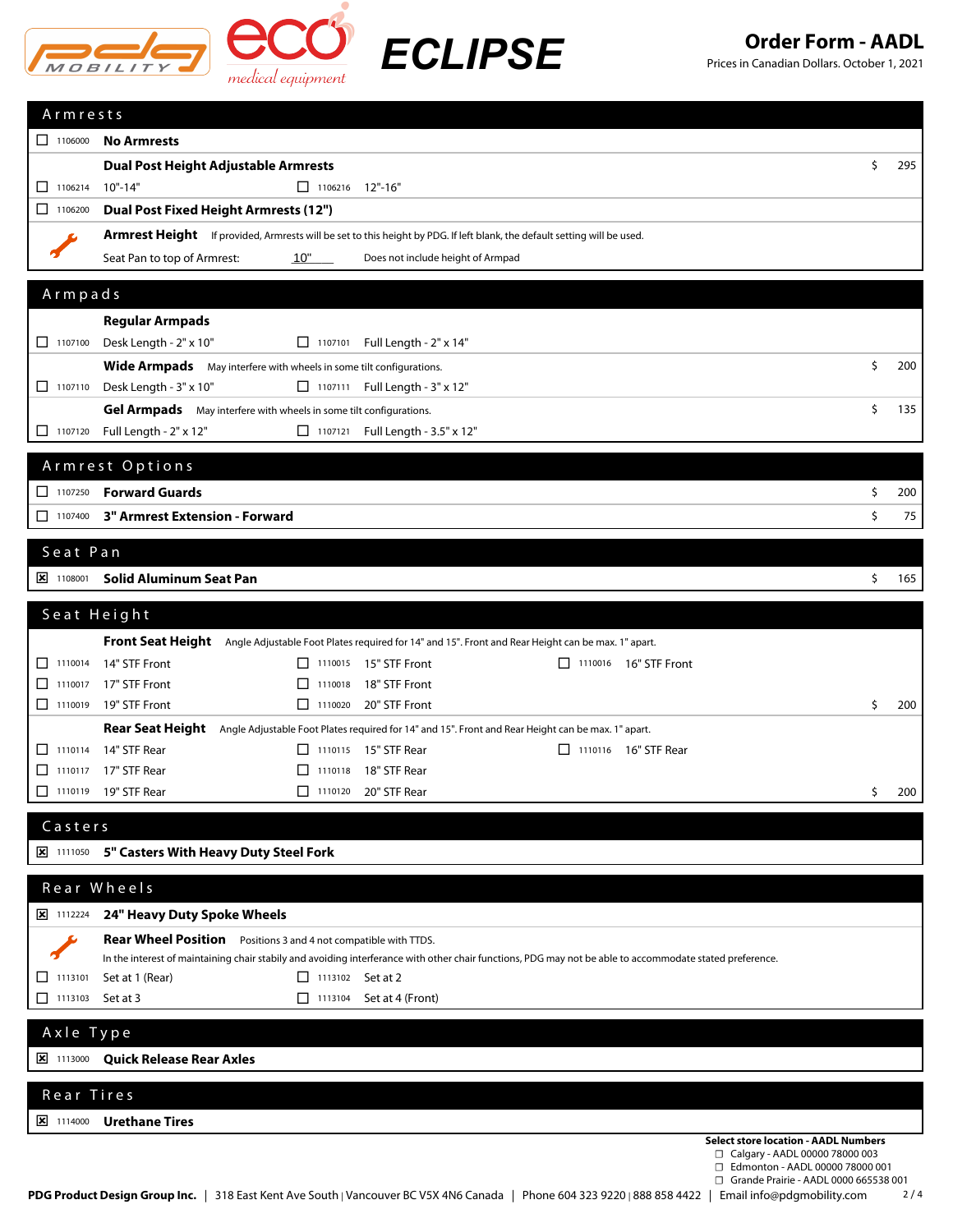

*ECLIPSE*

## **Order Form - AADL**

Prices in Canadian Dollars. October 1, 2021

| Handrims       |                                                                                                                                                                                                         |                  |
|----------------|---------------------------------------------------------------------------------------------------------------------------------------------------------------------------------------------------------|------------------|
| 1115000        | <b>No Handrims</b>                                                                                                                                                                                      |                  |
| $\Box$ 1115010 | <b>Standard Aluminum Handrims</b>                                                                                                                                                                       |                  |
| $\Box$ 1115020 | <b>Plastic Coated Handrims</b><br>\$                                                                                                                                                                    | 250              |
|                | Wheel Locks                                                                                                                                                                                             |                  |
|                | <b>User Wheel Locks</b>                                                                                                                                                                                 |                  |
| $\Box$ 1116010 | Push to Lock<br>Pull to Lock<br>1116020                                                                                                                                                                 |                  |
|                | Wheel Lock Options                                                                                                                                                                                      |                  |
| $\Box$ 1116100 | <b>Wheel Lock Extensions</b><br>\$                                                                                                                                                                      | 60               |
|                | Anti-Tippers                                                                                                                                                                                            |                  |
|                | 8 1117010 Rear Anti-Tippers Required Safety Option.<br>\$                                                                                                                                               | 75               |
| Back Posts     |                                                                                                                                                                                                         |                  |
|                | <b>Back Post Style</b>                                                                                                                                                                                  |                  |
| $\Box$ 1118030 | Push Bar Back<br>1118040 Cane Handle Back Not compatible with Headrest Mounting Plate.                                                                                                                  |                  |
|                | Back Post Height Measured from the Seat Pan to the Handle.                                                                                                                                              |                  |
| $\Box$ 1118425 | Short (22")<br>$\Box$ 1118431 Tall (25")                                                                                                                                                                |                  |
|                | <b>Seat to Back Angle</b>                                                                                                                                                                               |                  |
| 1119085        | Set at 85°<br>1119090<br>Set at 90°<br>П                                                                                                                                                                |                  |
| $\Box$ 1119095 | Set at 95°<br>$\Box$ 1119100<br>Set at 100°                                                                                                                                                             |                  |
|                | Back Options                                                                                                                                                                                            |                  |
|                | Endomorph Back<br>\$<br>Backrest will be narrower than Seat by total of 2x the Offset selected below.                                                                                                   | 395              |
| $\Box$ 1118102 | 1" Offset per side<br>1118103 1.5" Offset per side<br>2" Offset per side<br>$\Box$ 1118104                                                                                                              |                  |
| $\Box$ 1119210 | <b>10" Backrest Extension</b><br>\$                                                                                                                                                                     | 150              |
| $\Box$ 1119212 | <b>Headrest Mounting Plate</b><br>Not required if mounting to a solid Back.                                                                                                                             | \$<br>95         |
|                | Back Upholstery                                                                                                                                                                                         |                  |
| $\Box$ 1120000 | <b>No Back Upholstery</b>                                                                                                                                                                               |                  |
|                | <b>Tension Adjustable</b><br>\$                                                                                                                                                                         | 375              |
| $\Box$ 1120421 | Regular (18" Height)<br>$\boxed{\phantom{1}}$ 1120424<br>Tall (22" Height)                                                                                                                              |                  |
|                | <b>Position of Upholstery</b><br>Select the desired position of the top of the Upholstery relative to the Seat Pan.                                                                                     |                  |
|                | 25" Back Post<br>22" Back Post                                                                                                                                                                          |                  |
|                | 19"<br>20"<br>$21"$<br>22"<br>17"<br>19"<br>20"<br>21"<br>22"<br>23"<br>24"<br>17"<br>18"<br>23"<br>24"<br>25"<br>18"<br><b>Style</b><br><b>Style</b>                                                   | 25"              |
|                | Regular<br>Regular<br>$\Box$<br>$\Box$<br>$\Box$<br>$\Box$<br>□<br>□<br>$\Box$<br>□<br>□<br>$\Box$<br>□<br>$\Box$<br>$\Box$<br>□<br>Tall<br>Tall<br>□<br>$\Box$<br>□<br>$\Box$<br>$\Box$<br>$\Box$<br>□ | $\Box$<br>$\Box$ |
|                |                                                                                                                                                                                                         |                  |
| Recline        |                                                                                                                                                                                                         |                  |
|                |                                                                                                                                                                                                         | \$<br>895        |
| $\Box$ 1123310 | <b>Reclining Backrest (Manual)</b>                                                                                                                                                                      |                  |

**Select store location - AADL Numbers**

- ☐ Calgary AADL 00000 78000 003
- ☐ Edmonton AADL 00000 78000 001

☐ Grande Prairie - AADL 0000 665538 001